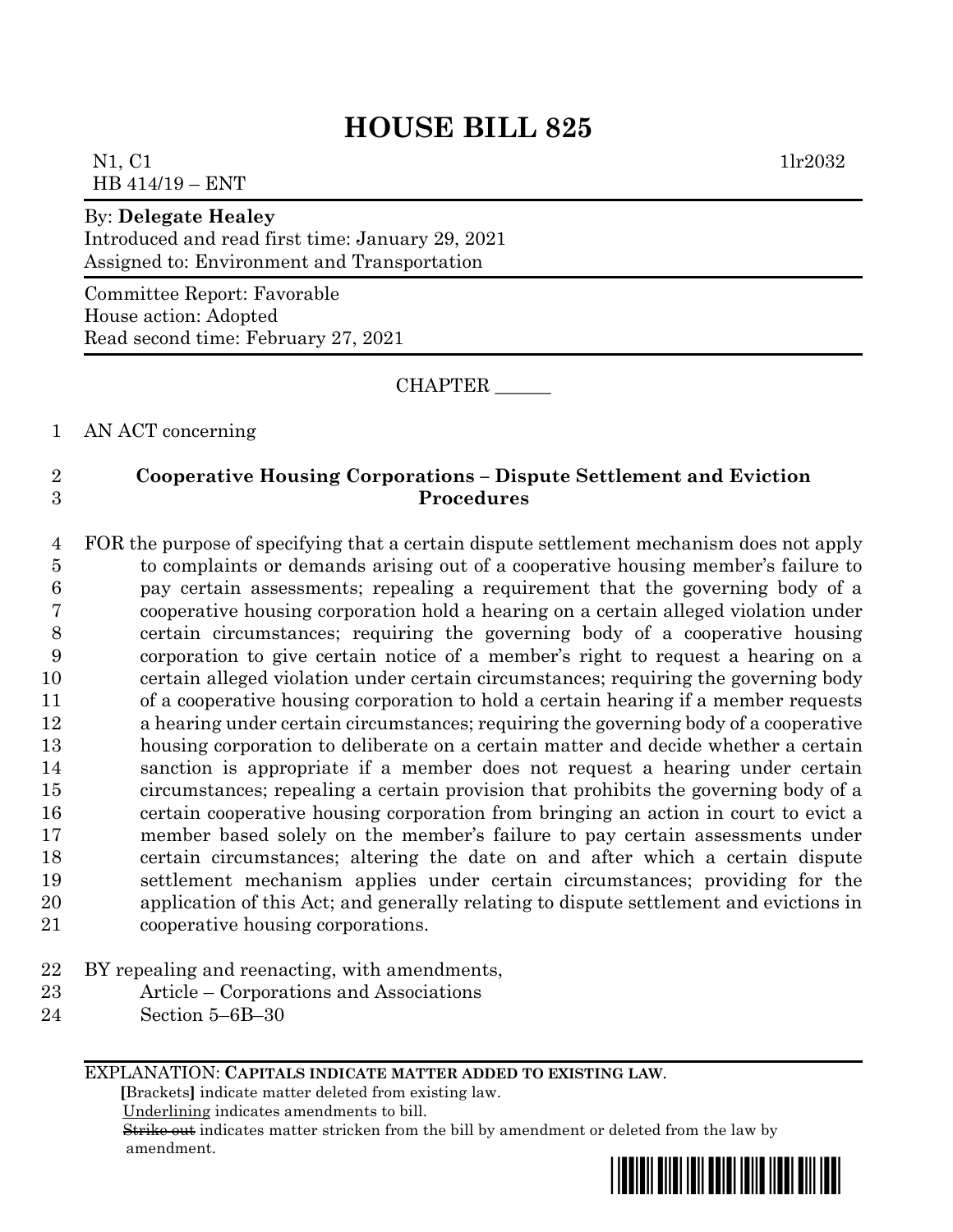Annotated Code of Maryland (2014 Replacement Volume and 2020 Supplement) BY repealing

- Article Corporations and Associations
- Section 5–6B–31
- Annotated Code of Maryland
- (2014 Replacement Volume and 2020 Supplement)

 SECTION 1. BE IT ENACTED BY THE GENERAL ASSEMBLY OF MARYLAND, That the Laws of Maryland read as follows:

## **Article – Corporations and Associations**

5–6B–30.

 (a) **(1) [**The**] EXCEPT AS PROVIDED IN PARAGRAPH (2) OF THIS SUBSECTION, THE** dispute settlement mechanism provided by this section applies to any complaint or demand formally arising on or after **[**January 1, 2015**] OCTOBER 1, 2021**, unless the bylaws of the cooperative housing corporation or the proprietary lease of the member who is a party to the dispute state otherwise.

## **(2) THE DISPUTE SETTLEMENT MECHANISM PROVIDED BY THIS SECTION DOES NOT APPLY TO COMPLAINTS OR DEMANDS ARISING OUT OF A MEMBER'S FAILURE TO PAY ASSESSMENTS OWED TO THE COOPERATIVE HOUSING CORPORATION.**

 (b) (1) Except as provided in this subsection, a governing body may not impose a fine, suspend voting, bring an action in court to evict, or infringe on any other rights of a member for a violation of:

- (i) The rules of the cooperative housing corporation; or
- 
- (ii) The provisions of the member's proprietary lease.
- (2) The governing body shall **[**serve**] PROVIDE** the member with a written demand to cease and desist from the alleged violation specifying:
- 28 (i) The alleged violation;
- (ii) The action required to abate the violation; and

 (iii) 1. A time period of not less than 10 days during which the violation may be abated without further sanction if the violation is a continuing one; or

2. A statement that any further violation of the same rule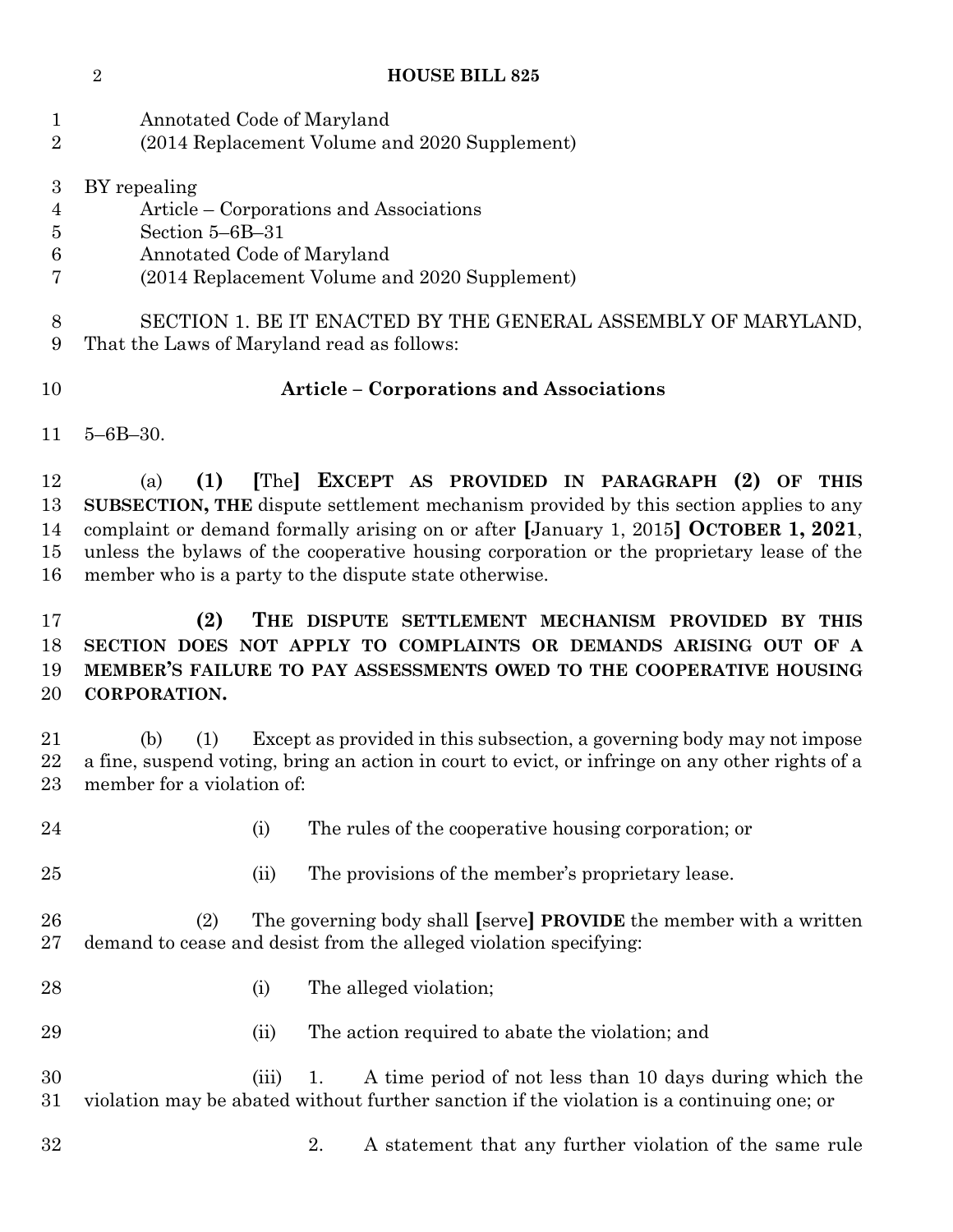#### **HOUSE BILL 825** 3

 may result in the imposition of sanction after notice and **THE OPPORTUNITY FOR A** hearing if the violation is not continuing.

 (3) (i) If the violation continues past the period specified under paragraph (2)(iii)1 of this subsection, or if the same rule is violated subsequently, the governing body shall **[**serve**] PROVIDE** the member with written notice of **THE MEMBER'S RIGHT TO REQUEST** a hearing to be held by the governing body in session.

- 
- (ii) The **[**hearing**]** notice shall specify:
- 1. The nature of the alleged violation;
- 2. **[**The time and place of the hearing, which time may be not less than 10 days from the giving of the notice;
- 3. An invitation to attend the hearing and produce any statement, evidence, and witnesses on behalf of the member; and
- 4.**]** The proposed sanction to be imposed**;**
- **3. THE PROCEDURE FOR REQUESTING A HEARING; AND**
- **4. THE TIME FRAME FOR REQUESTING A HEARING, WHICH MAY NOT BE LESS THAN 10 DAYS BEGINNING ON THE DATE OF THE NOTICE**.

 (4) (i) **[**The**] IF THE MEMBER REQUESTS A HEARING WITHIN THE TIME FRAME SPECIFIED IN THE NOTICE GIVEN UNDER PARAGRAPH (3) OF THIS SUBSECTION, THE** governing body shall hold a hearing on the alleged violation in executive session**[**, in accordance with the notice provided under paragraph (3) of this subsection**]**.

## **(II) THE GOVERNING BODY SHALL GIVE THE MEMBER AT LEAST 10 DAYS' WRITTEN NOTICE OF THE TIME AND PLACE OF THE HEARING.**

- **[**(ii)**] (III)** At the hearing, the member shall have the right to present evidence and to present and cross–examine witnesses regarding the alleged violation.
- **[**(iii)**] (IV)** Prior to imposing any sanction on the member, the governing body shall place in the minutes of the meeting proof of the notice provided to the member under paragraph (3) of this subsection, which shall include:
- 29 1. A copy of the notice, together with a statement of the date and manner of **[**the delivery of**] PROVIDING** the notice; or
- 
- 2. A statement that the member in fact appeared at the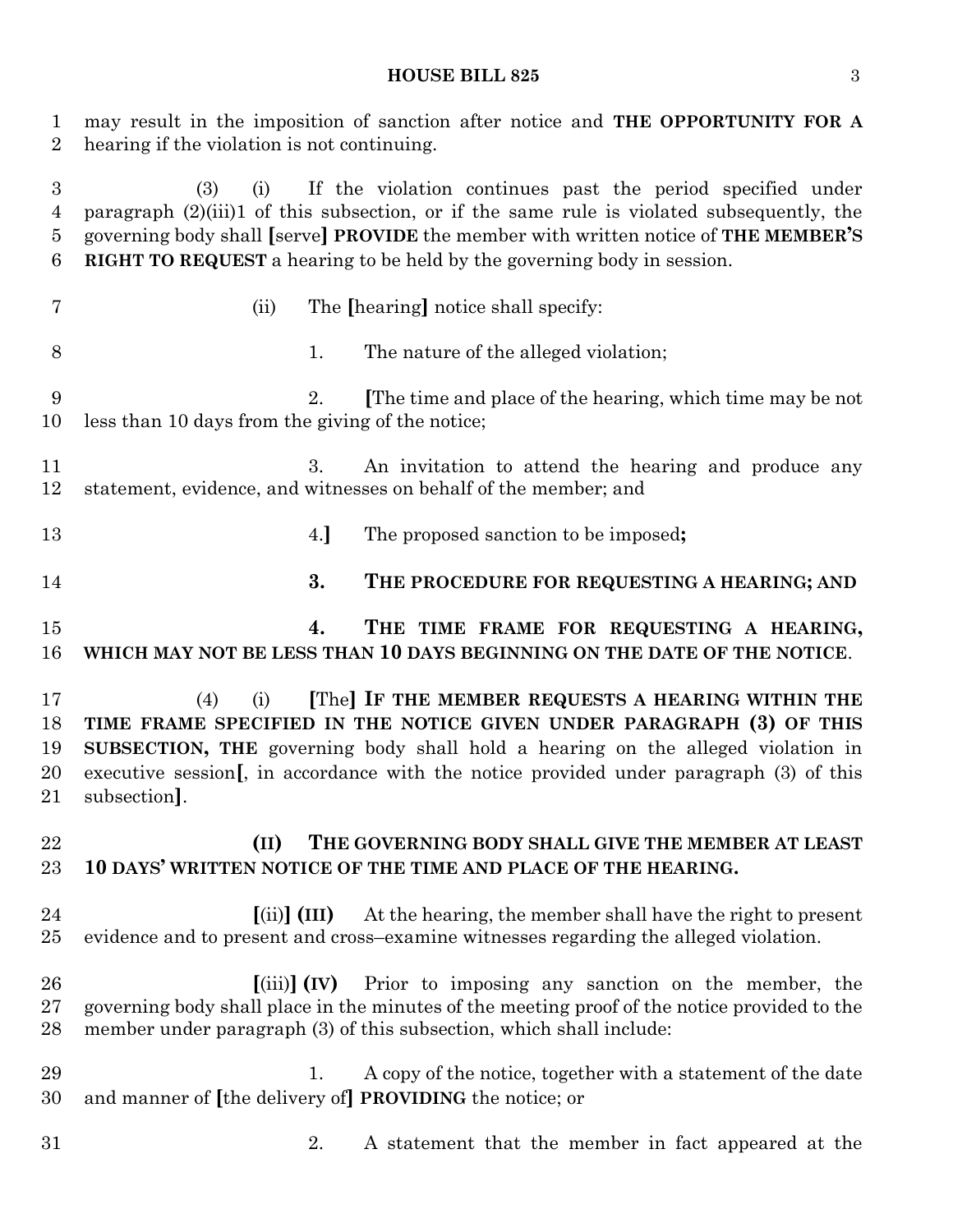#### **HOUSE BILL 825**

hearing.

 **[**(iv)**] (V)** The governing body shall place in the minutes of the meeting the results of the hearing and the sanction, if any, imposed on the member.

## **(5) IF THE MEMBER DOES NOT REQUEST A HEARING WITHIN THE TIME FRAME SPECIFIED IN THE NOTICE GIVEN UNDER PARAGRAPH (3) OF THIS SUBSECTION, THE GOVERNING BODY, AT THE NEXT MEETING, SHALL DELIBERATE AS TO WHETHER THE VIOLATION OCCURRED AND DECIDE WHETHER A SANCTION IS APPROPRIATE FOR THE VIOLATION.**

 (c) A member may appeal a decision of a governing body made in accordance with the dispute settlement procedure described in this section to the courts of Maryland.

 (d) (1) If a member fails to comply with this subtitle, the bylaws of a cooperative housing corporation, or a decision rendered by the governing body in accordance with this section, the governing body or any other member of the cooperative housing corporation may sue the member for any damages caused by the failure or for injunctive relief.

 (2) The prevailing party in a proceeding authorized under this subsection is entitled to an award for reasonable attorney's fees as determined by court.

 (e) The failure of a governing body to enforce a provision of this title, the proprietary lease of a member, or the bylaws of the cooperative housing corporation on any occasion is not a waiver of the right to enforce the provision on any other occasion.

**[**5–6B–31.

 (a) This section applies only to a cooperative project that is no longer subject to a mortgage or deed of trust.

 (b) Notwithstanding the articles of incorporation, bylaws, or regulations of a cooperative housing corporation or the proprietary lease of any member, a governing body may not bring an action in court to evict a member based solely on the failure of the member to pay assessments owed to the cooperative housing corporation unless:

 (1) The member has been delinquent in paying assessments for a period of 3 months or more;

 (2) The governing body has given the member notice and an opportunity to be heard regarding the delinquency, consistent with § 5–6B–30 of this subtitle;

 (3) The governing body has given the member an opportunity to cure the delinquency; and